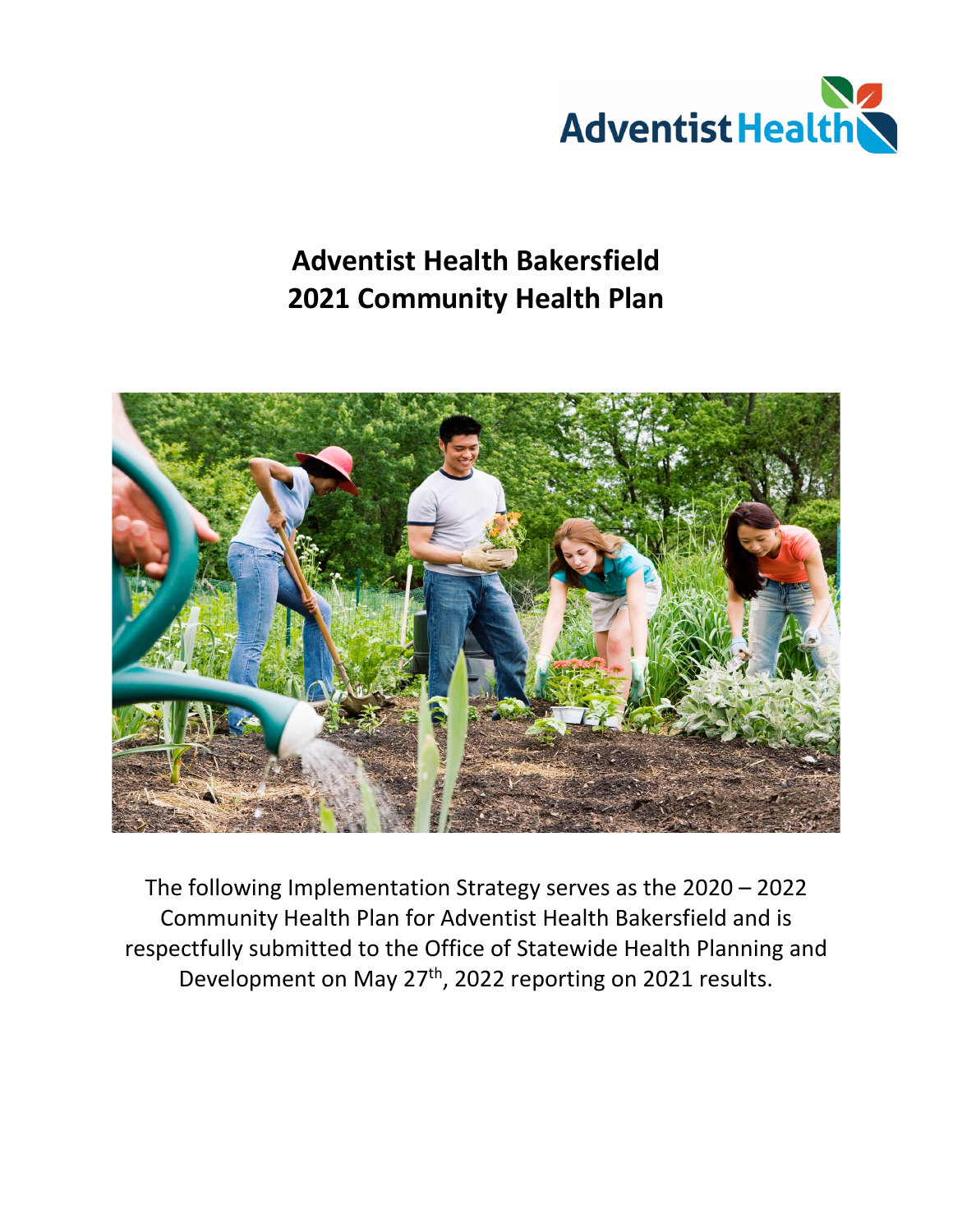

## Executive Summary

#### Introduction and Purpose

Adventist Health Bakersfield is pleased to share its Community Health Implementation Strategy. This follows the development of its 2019 Community Health Needs Assessment (CHNA) in accordance with requirements in the Affordable Care Act and IRS 990 Schedule H requirements and approved by the Adventist Health Board of Directors on October 17, 2019.

After a thorough review of the health status in our community through the community health needs assessment (CHNA), we identified areas that we could address using our resources, expertise and community partners. Through these actions and relationships, we aim to empower our community and fulfill our mission of "Living God's love by inspiring health, wholeness and hope."

The results of the CHNA guided this creation of this document and aided us in how we could best provide for our community and the vulnerable among us. This Implementation Strategy summarizes the plans for Adventist Health Bakersfield to develop and collaborate on community benefit programs that address prioritized health needs identified in its 2019 CHNA. Adventist Health Bakersfield has adopted the following priority areas for our community health investments.

#### **Prioritized Health Needs – Planning to Address**

- Housing and homelessness
- Economic insecurity
- Chronic diseases
- Food insecurity
- Preventive practices
- Overweight and obesity

Building a healthy community requires multiple stakeholders working together with a common purpose. We invite you to explore how we intend to address health challenges in our community and partner to achieve change. More importantly, we hope you imagine a healthier region and work with us to find solutions across a broad range of sectors to create communities that define the well-being of people.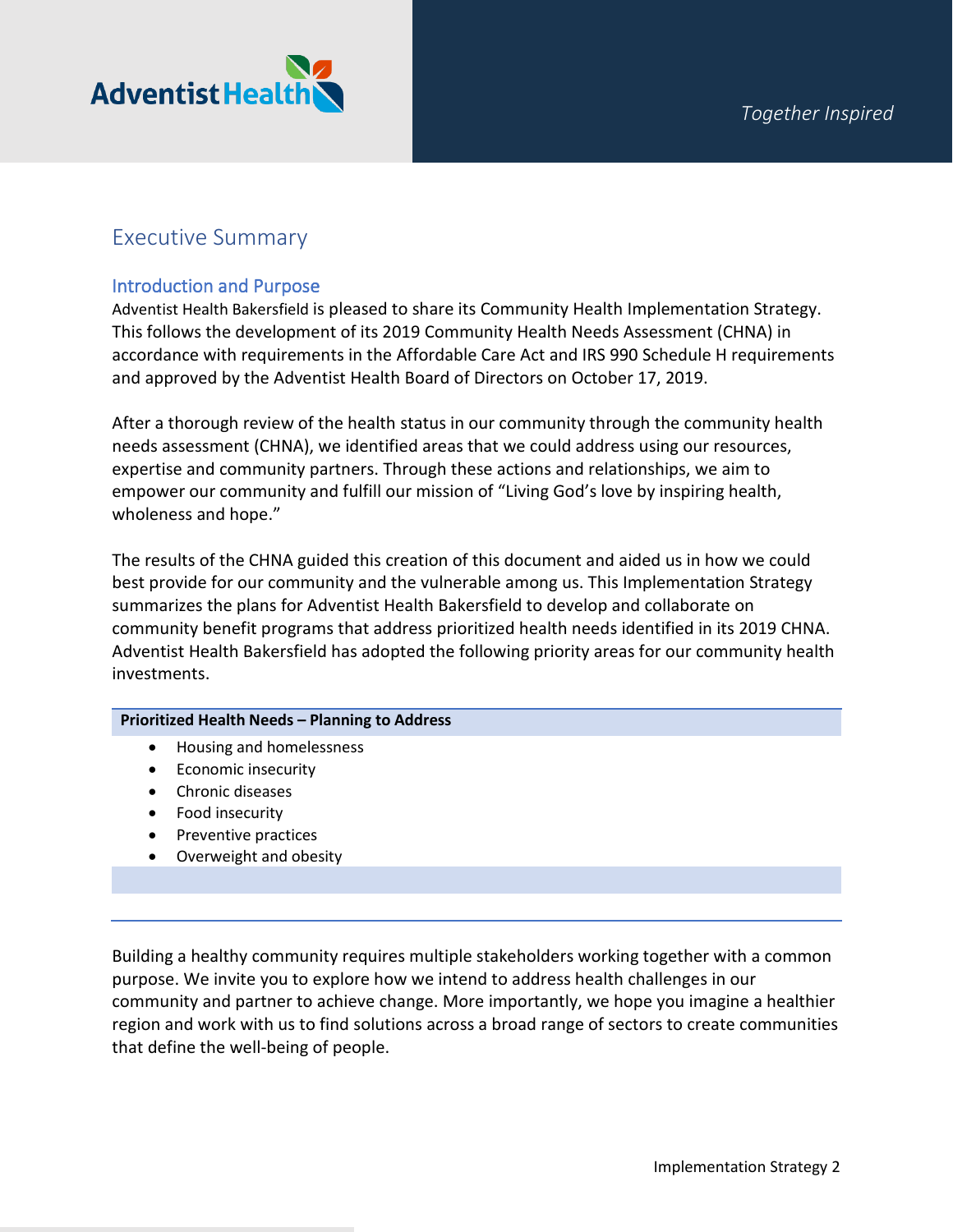

The purpose of the CHNA was to offer a comprehensive understanding of the health needs in Adventist Health Bakersfield service area and guide the hospital's planning efforts to address those needs.

The significant health needs were identified through an analysis of secondary data and community input. The health needs were prioritized according to a set of criteria that included:

- The perceived severity of a health issue or health factor as it affects the health and lives of those in the community;
- The level of importance the hospital should place on addressing the issue.

#### **Secondary Data Collection**

Secondary data were collected from a variety of local, county and state sources to present a community profile, social determinants of health, health care access, birth indicators, leading causes of death, acute and chronic disease, health behaviors, mental health, substance use and misuse, and preventive practices. When available, data sets were presented in the context of Kern County and California to help frame the scope of an issue, as it relates to the broader community.

Sources of data included: the U.S. Census American Community Survey, California Department of Public Health, California Health Interview Survey, Kern County Public Health Department, Healthy Kern County, County Health Rankings, California Department of Education, California Office of Statewide Health Planning and Development and California Department of Justice, among others.

For further information about the process to identify and prioritize significant health needs, please refer to Adventist Health Bakersfield CHNA report at the following link: <https://www.adventisthealth.org/about-us/community-benefit/>

# Adventist Health Bakersfield and Adventist Health

Adventist Health Bakersfield is an affiliate of Adventist Health, a faith-based, nonprofit integrated health system serving more than 80 communities on the West Coast and Hawaii.

#### Vision

Adventist Health will be a recognized leader in mission focus, quality care and fiscal strength.

#### Mission Statement

Living God's love by inspiring health, wholeness and hope.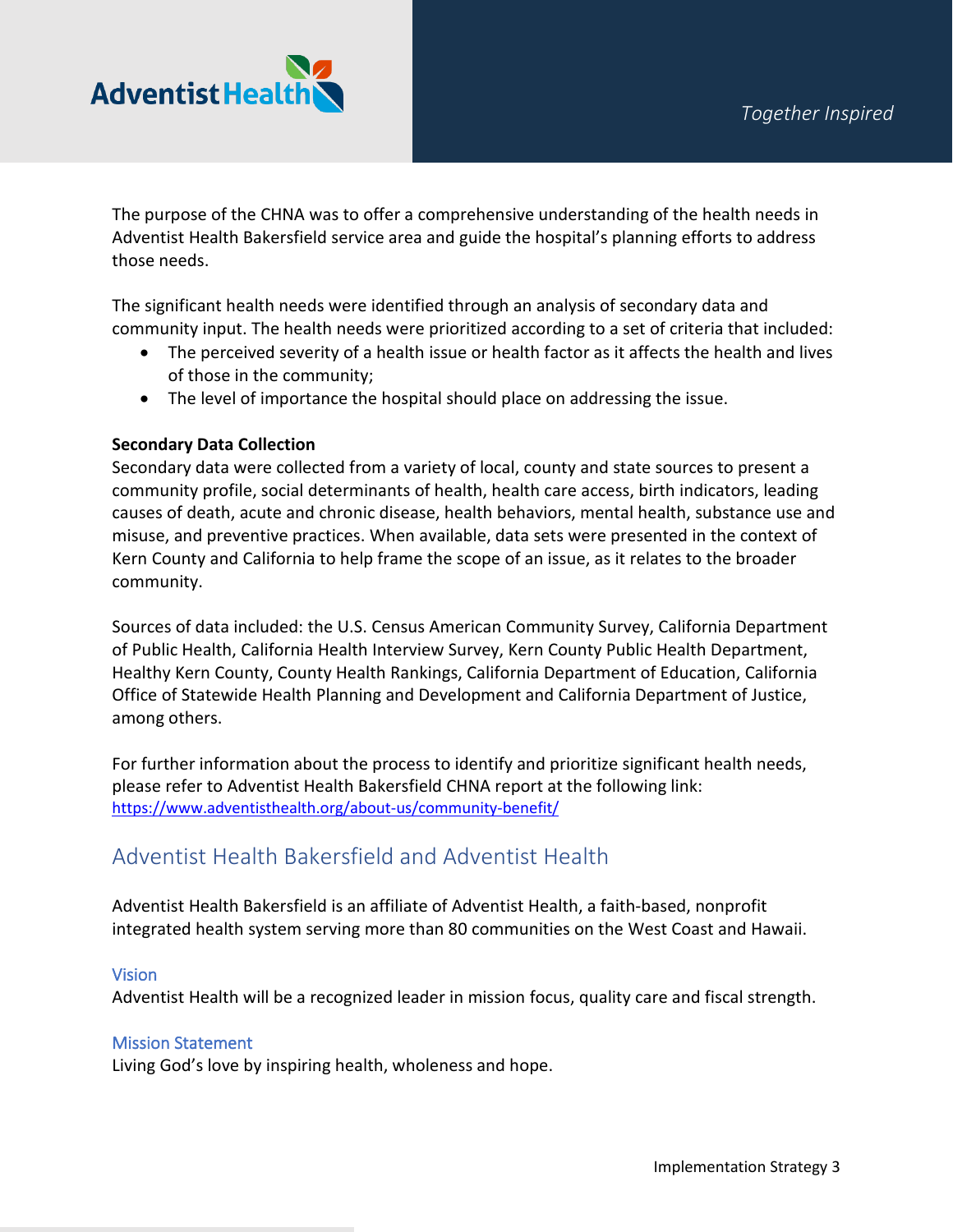

### Adventist Health Includes:

- 23 hospitals with more than 3,600 beds
- 290 clinics (hospital-based, rural health and physician clinics)
- 15 home care agencies and eight hospice agencies
- Three retirement centers and one continuing care retirement community
- A workforce of 37,000 including associated, medical staff physicians, allied health professionals and volunteers

We owe much of our heritage and organizational success to the Seventh-day Adventist Church, which has long been a promoter of prevention and whole person care. Inspired by our belief in the loving and healing power of Jesus Christ, we aim to bring physical, mental and spiritual health and healing to our neighbors of all faiths. Every individual, regardless of his/her personal beliefs, is welcome in our facilities. We are also eager to partner with members of all faiths to enhance the health of the communities we serve.

Our commitment to quality health care stems from our heritage, which dates to 1866 when the first Seventh-day Adventist healthcare facility opened in Battle Creek, Michigan. There, dedicated pioneers promoted the "radical" concepts of proper nutrition, exercise and sanitation. Early on, the facility was devoted to prevention as well as healing. They called it a sanitarium, a place where patients—and their families—could learn to be well.

More than a century later, the health care system sponsored by the Seventh-day Adventist Church circles the globe with more than 170 hospitals and more than 500 clinics, nursing homes and dispensaries worldwide. And the same vision to treat the whole person—mind, body and spirit—continues to provide the foundation for our progressive approach to health care.

# Summary of Implementation Strategies

## Implementation Strategy Design Process

Stakeholders from the 19 hospital facilities in the Adventist Health System were invited to participate in a Mission Integration Summit on September 26 and 27, 2019. During the two-daylong event, participants were introduced to the 2019 Adventist Health Implementation Strategy Template. After the summit, each hospital was invited to participate in a series of technical assistance calls and consultation sessions with representatives from Adventist Health Community Integration and Conduent Health Communities Institute to further develop and refine their implementation strategy.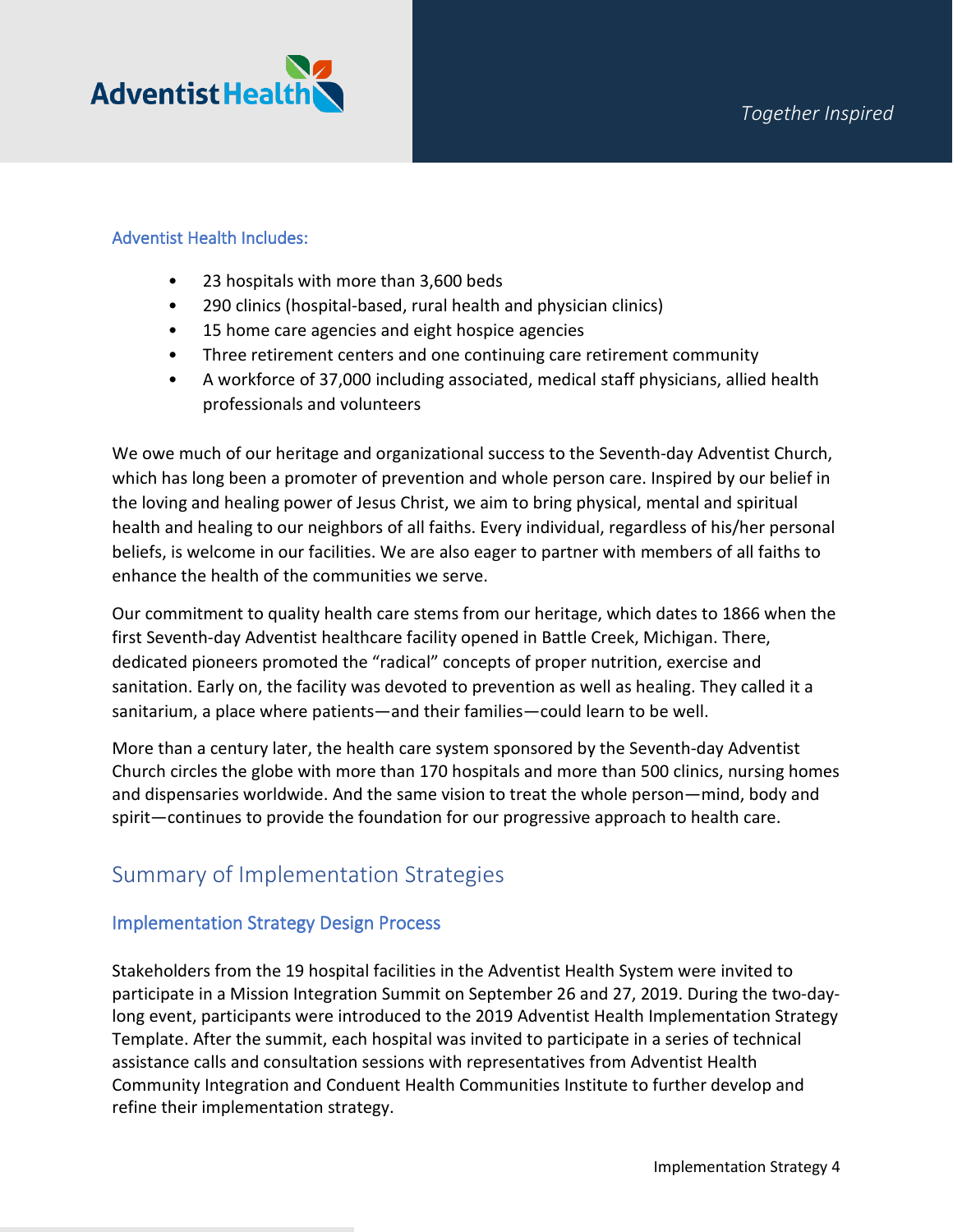

## Adventist Health Bakersfield Implementation Strategy

The implementation strategy outlined below summarizes the strategies and activities by Adventist Health Bakersfield to directly address the prioritized health needs. They include:

- Health Need 1: Housing and Homelessness
	- o Financial/Volunteer support of the Homeless Point in Time Count
	- o Data/Program Analytics as part of the Homeless Action Planning Committee
- Health Need 2: Economic Insecurity
	- o Homeless Workforce Development
	- o Tattoo Removal
- Health Need 3: Chronic Diseases
	- o Cancer Outreach/Screening
	- o Heart Disease Outreach/Screening
- Health Need 4: Food Insecurity
	- o Waste Hunger Not Food
- Health Need 5: Preventative Practices
	- o Childhood Mobile Immunization Program
- Health Need 6: Overweight and Obesity
	- o Mobile Kitchen Project

The Action Plan presented below outlines in detail the individual strategies and activities Adventist Health Bakersfield will implement to address the health needs identified though the CHNA process. The following components are outlined in detail in the tables below: 1) actions the hospital intends to take to address the health needs identified in the CHNA, 2) the anticipated impact of these actions as reflected in the Process and Outcomes measures for each activity, 3) the resources the hospital plans to commit to each strategy, and 4) any planned collaboration to support the work outlined.

No hospital can address all the health needs identified in its community. Adventist Health Bakersfield is committed to serving the community by adhering to its mission, and using its skills, expertise and resources to provide a range of community benefit programs. This Implementation Strategy does not include specific plan to address the following significant health needs identified in the 2019 CHNA.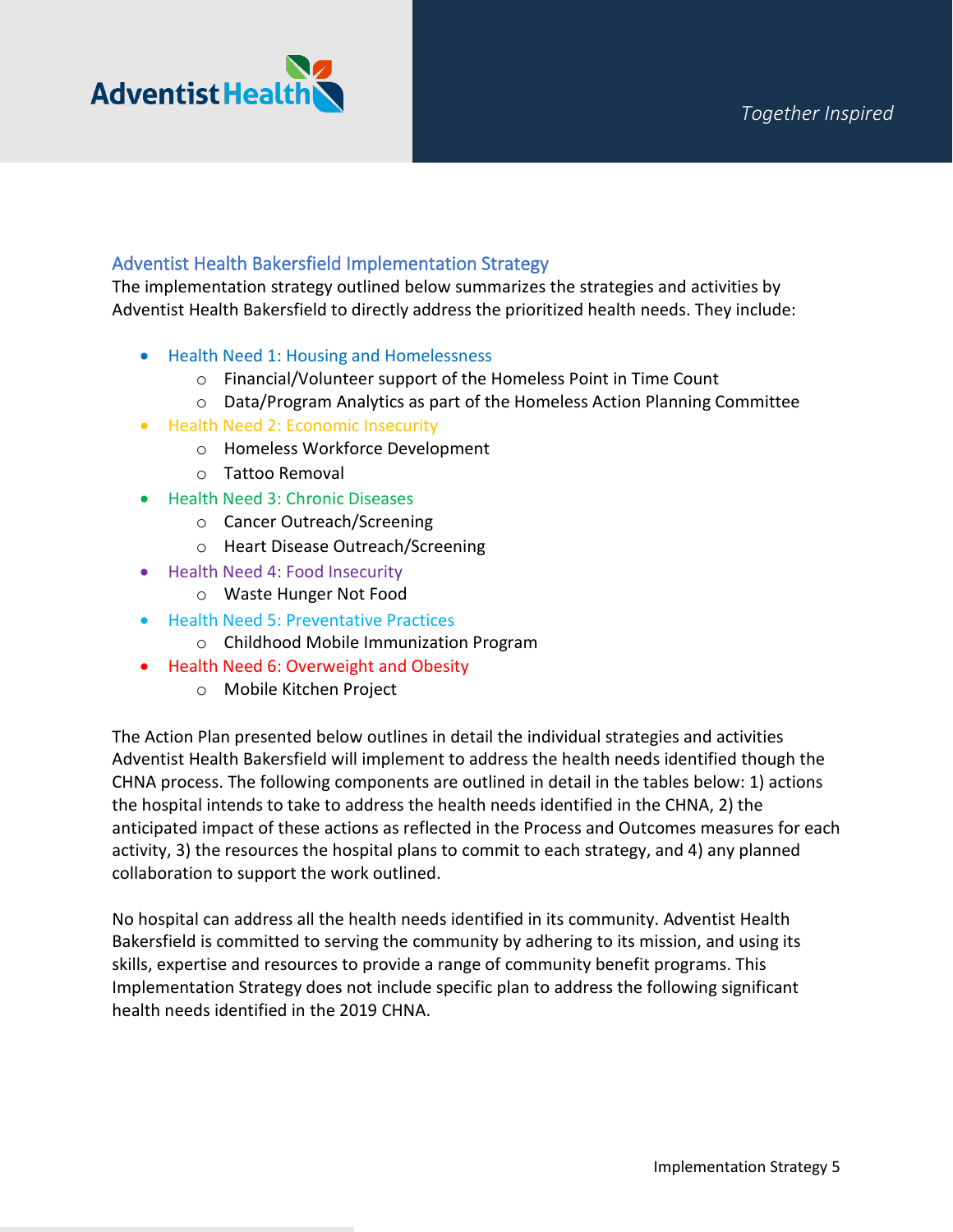



#### **Significant Health Needs – NOT Planning to Address**

These needs are being addressed by others:

- Mental health access to health care
- Sexually transmitted infections
- Dental care/oral health
- Alzheimer's disease

The hospital does not have the expertise or resources to effectively address these needs:

- Substance use and misuse
- Environmental pollution
- Violence and injury
- Birth indicators
- Unintentional injuries

## COVID 19 Considerations

The COVID-19 global pandemic has caused extraordinary challenges for Adventist Health hospitals and health care systems across the world including keeping front line workers safe, shortages of protective equipment, limited ICU bed space and developing testing protocols. They have also focused on helping patients and families deal with the isolation needed to stop the spread of the virus, and more recently vaccine roll out efforts.

Adventist Health, like other health care systems, had to pivot its focus to meet the most urgent healthcare needs of its community during the pandemic, as well as reassess the ability to continue with some community health strategies due public health guidelines for social distancing. Adjustments have been made to continue community health improvement efforts as possible, while ensuring the health and safety of those participating. The Strategy Action Plan Grids on the following pages reflect updated activities for each strategy.

In FY21, Adventist Health, as a system, took the following actions in response to the needs created or exacerbated by COVID-19:

• Began offering more virtual health care visits to keep community members safe and healthy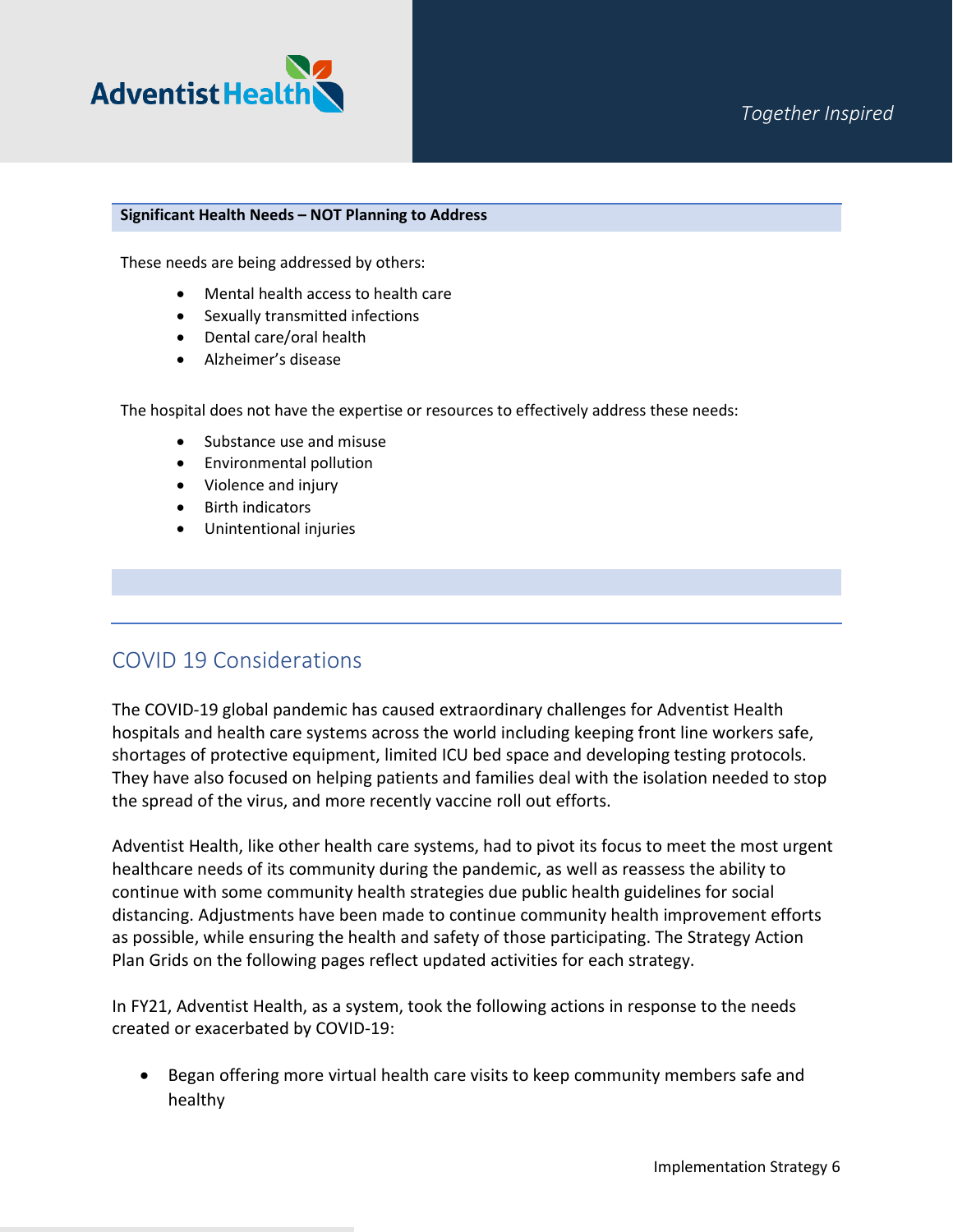

- Developed an online symptom tracker to help community members determine if they may have COVID-19 or some other flu type illness and what steps to take
- Was part of a communitywide effort by the local health system to vaccinate eligible community members to help stop the spread of the virus

Additionally, Adventist Health Bakersfield took the following actions to support COVID-19 efforts:

- Hospital COVID vaccines for employees, families, children, and friends
- Mobile vaccine efforts in rural areas with no access to healthcare
- Partnered with large employer groups to bring vaccines to their workforce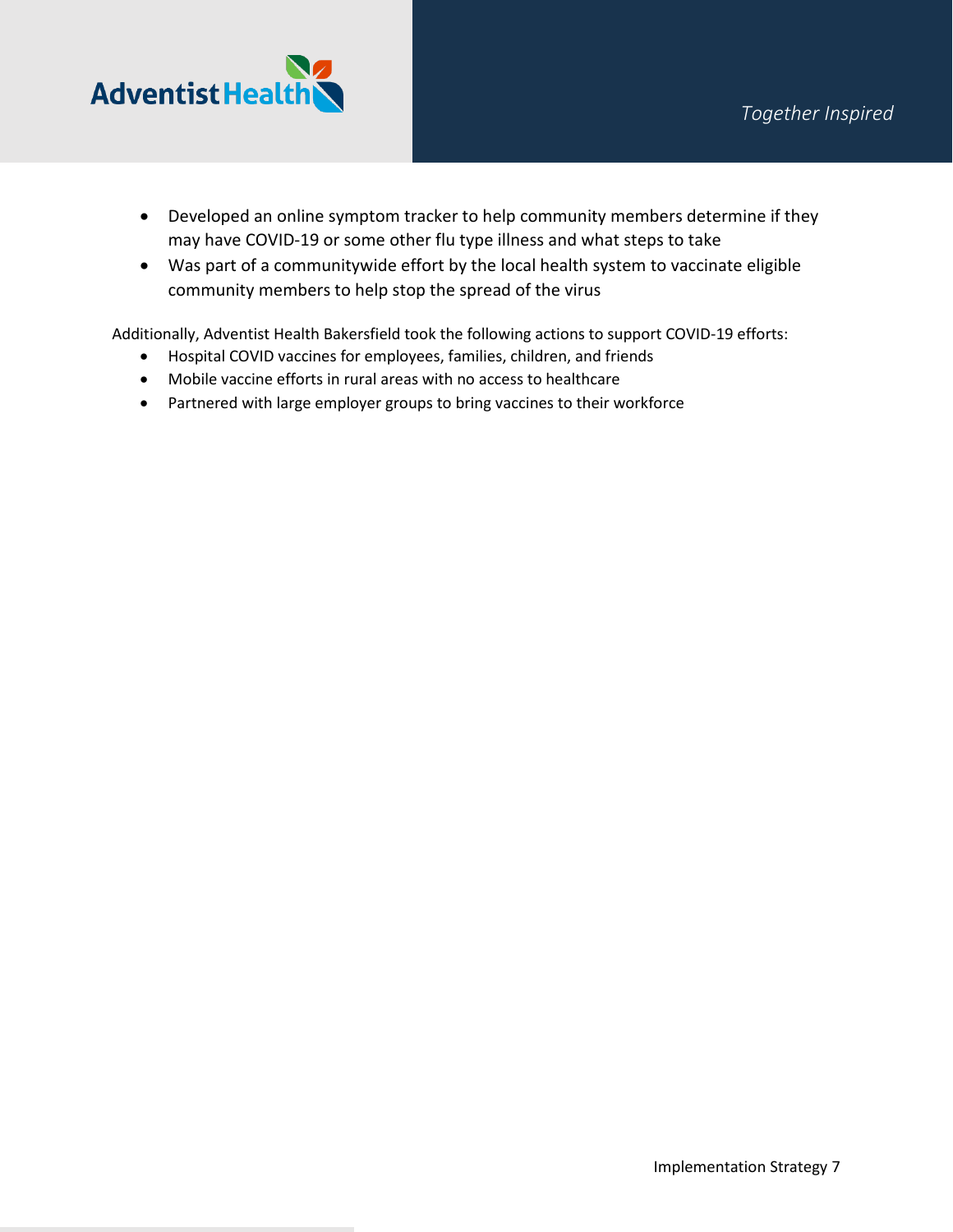

# Adventist Health Bakersfield Implementation Strategy Action Plan

#### **PRIORITY HEALTH NEED: HOUSING AND HOMELESSNESS**

**GOAL STATEMENT: WORK HAND-IN-HAND WITH COMMUNITY PARTNERS TO DELIVER A METRIC-DRIVEN STRATEGY TO REDUCE CHRONIC HOMELESNESS ACROSS THE COUNTY.**

**Mission Alignment: (Well-being of People; Well-being of Places; Equity)** Well-being of people, Equity

**Strategy: Partner with existing organizations in the Kern County to support accurate homeless counts, data sharing and grant funding opportunities** 

| Programs/                                                              | <b>Process Measures</b>     | <b>Results:</b> | <b>Short Term</b>        | <b>Results:</b>  | <b>Medium Term</b>   | <b>Results:</b>   |  |  |
|------------------------------------------------------------------------|-----------------------------|-----------------|--------------------------|------------------|----------------------|-------------------|--|--|
| <b>Activities</b>                                                      |                             | Year 1          | <b>Outcomes</b>          | Year 2           | <b>Outcomes</b>      | Year <sub>3</sub> |  |  |
|                                                                        |                             |                 |                          |                  |                      |                   |  |  |
| Activity 1.1                                                           | -# of homeless and          | 2,338           | -Identify                | See              | -# of Individuals    |                   |  |  |
| AH to provide                                                          | unsheltered counted         |                 | community                | Narrative        | sheltered at new     |                   |  |  |
| financial and                                                          | in PIT                      |                 | resources to assist      | Below            | low-barrier shelter. |                   |  |  |
| volunteer                                                              |                             |                 | in sheltering.           |                  |                      |                   |  |  |
| support for the                                                        |                             |                 | -# individuals           |                  |                      |                   |  |  |
| annual Point in                                                        |                             |                 | entered into HMIS        |                  |                      |                   |  |  |
| <b>Time Count</b>                                                      |                             |                 | -# of individuals        |                  |                      |                   |  |  |
|                                                                        |                             |                 | receiving social         |                  |                      |                   |  |  |
|                                                                        |                             |                 | services                 |                  |                      |                   |  |  |
| Activity 1.2                                                           | screen patients for         | Awarded         | -Establish direct        | See              | -directly connect    |                   |  |  |
| County of Kern                                                         | program acceptance          | contract        | partnerships with        | <b>Narrative</b> | patients who are     |                   |  |  |
| Emergency                                                              | in Homeless                 | in 2020.        | Bakersfield-Kern-        | <b>Below</b>     | homeless with        |                   |  |  |
| Solutions                                                              | Prevention or Rapid         |                 | Regional                 |                  | supportive services  |                   |  |  |
| <b>Homeless Care</b>                                                   | <b>Rehousing Program</b>    |                 | Homeless                 |                  | and housing.         |                   |  |  |
| Coordination                                                           | (in partnership with        |                 | Collaborative and        |                  |                      |                   |  |  |
| Grant                                                                  | <b>Bakersfield Homeless</b> |                 | <b>Bakersfield</b>       |                  |                      |                   |  |  |
|                                                                        | Center)                     |                 | Homeless Center.         |                  |                      |                   |  |  |
|                                                                        |                             |                 | -Staff HMIS              |                  |                      |                   |  |  |
|                                                                        |                             |                 | training via Kern        |                  |                      |                   |  |  |
|                                                                        |                             |                 | <b>Behavioral Health</b> |                  |                      |                   |  |  |
|                                                                        |                             |                 | and Recovery             |                  |                      |                   |  |  |
| Services.                                                              |                             |                 |                          |                  |                      |                   |  |  |
| <b>Source of Data:</b>                                                 |                             |                 |                          |                  |                      |                   |  |  |
| HMIS, Kern Homeless Collaborative Data<br><b>Target Population(s):</b> |                             |                 |                          |                  |                      |                   |  |  |
|                                                                        |                             |                 |                          |                  |                      |                   |  |  |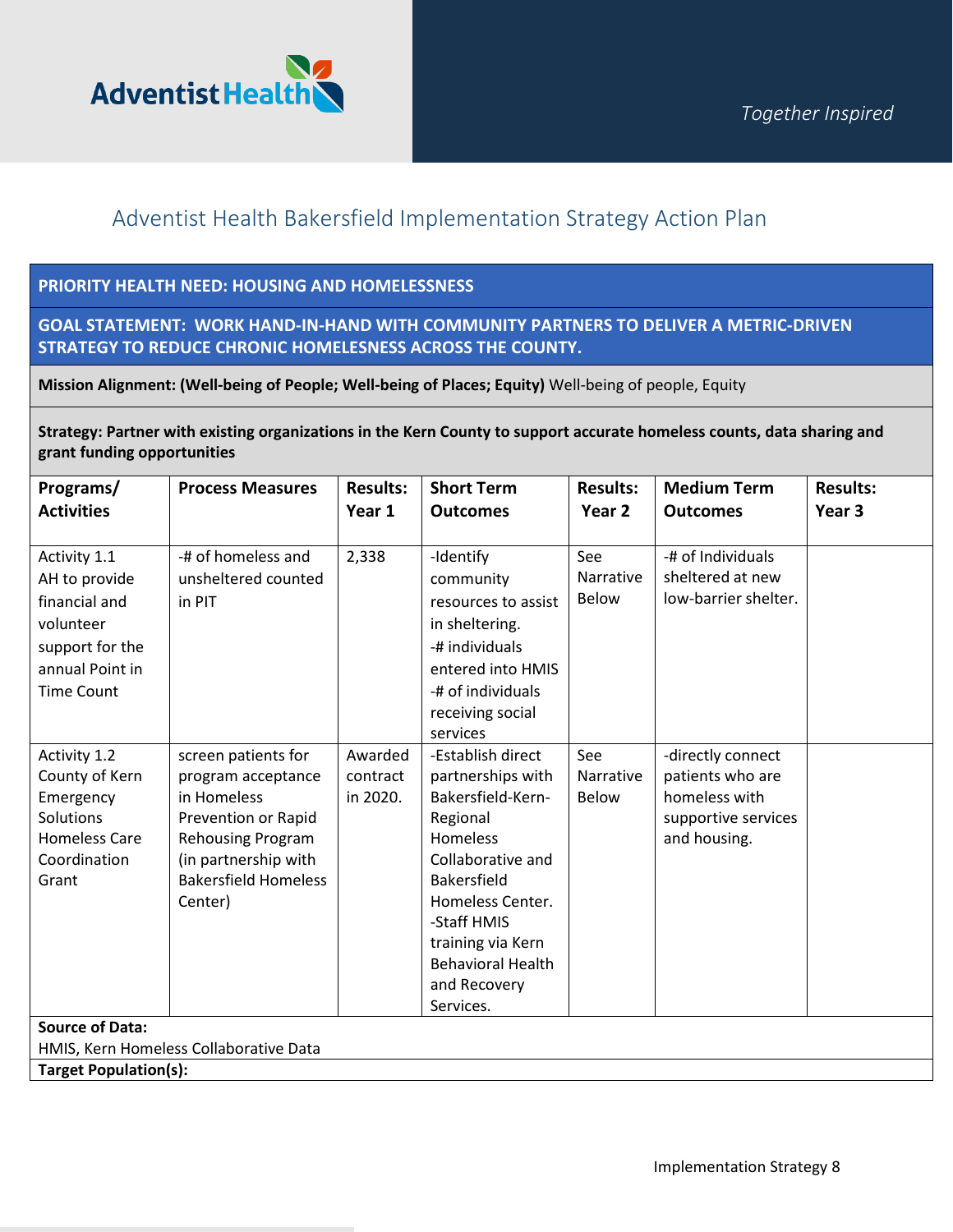

#### **PRIORITY HEALTH NEED: HOUSING AND HOMELESSNESS**

Individuals and families experiencing homelessness, sleeping in vehicles, on the streets, or sleeping in other places not meant for habitation.

**Adventist Health Resources:** (financial, staff, supplies, in-kind etc.)

• Financial, staff, volunteers

**Collaboration Partners:** (place a "\*" by the lead organization if other than Adventist Health)

1.1 Bakersfield-Kern Regional Homeless Collaborative 1.2 Bakersfield-Kern Regional Homeless Collaborative\*, Bakersfield Homeless Center\*, Kern Behavioral Health and Recovery Services\*

**CBISA Category:** (**A -** Community Health Improvement; **E** - Cash and In-Kind; E2 – Grants; **F -** Community Building; **G -** Community Benefit Operations)

#### • **E-1 Cash Donations/Not-for-profit Community Organizations**

#### **Strategy Results 2021:**

• The Bakersfield-Kern Regional Homeless Collaborative (BKRHC) in partnership with Adventist Health sponsoring the Point in time count, also known as the Bakersfield/Kern County Continuum of Care (COC) CA-604, completed the annual 2021 Point-in-Time Count following guidance from the U.S. Department of Housing and Urban Development (HUD) for those who are sheltered and unsheltered. There was a total of 2,150 unduplicated persons sleeping in shelters and unsheltered on January 27, 2021. The PIT Count resulted in 569 persons who were sleeping in shelters and 1,581 who were unsheltered.

• Adventist Health launched the homeless prevention and homeless ESG grant program in the fall of 2021. The program screened patients, aligned patients with rapid re-housing and hotels stays to vulnerable patients. The program offers case management services to assist in the process of finding permeant housing solutions along with emergent housing.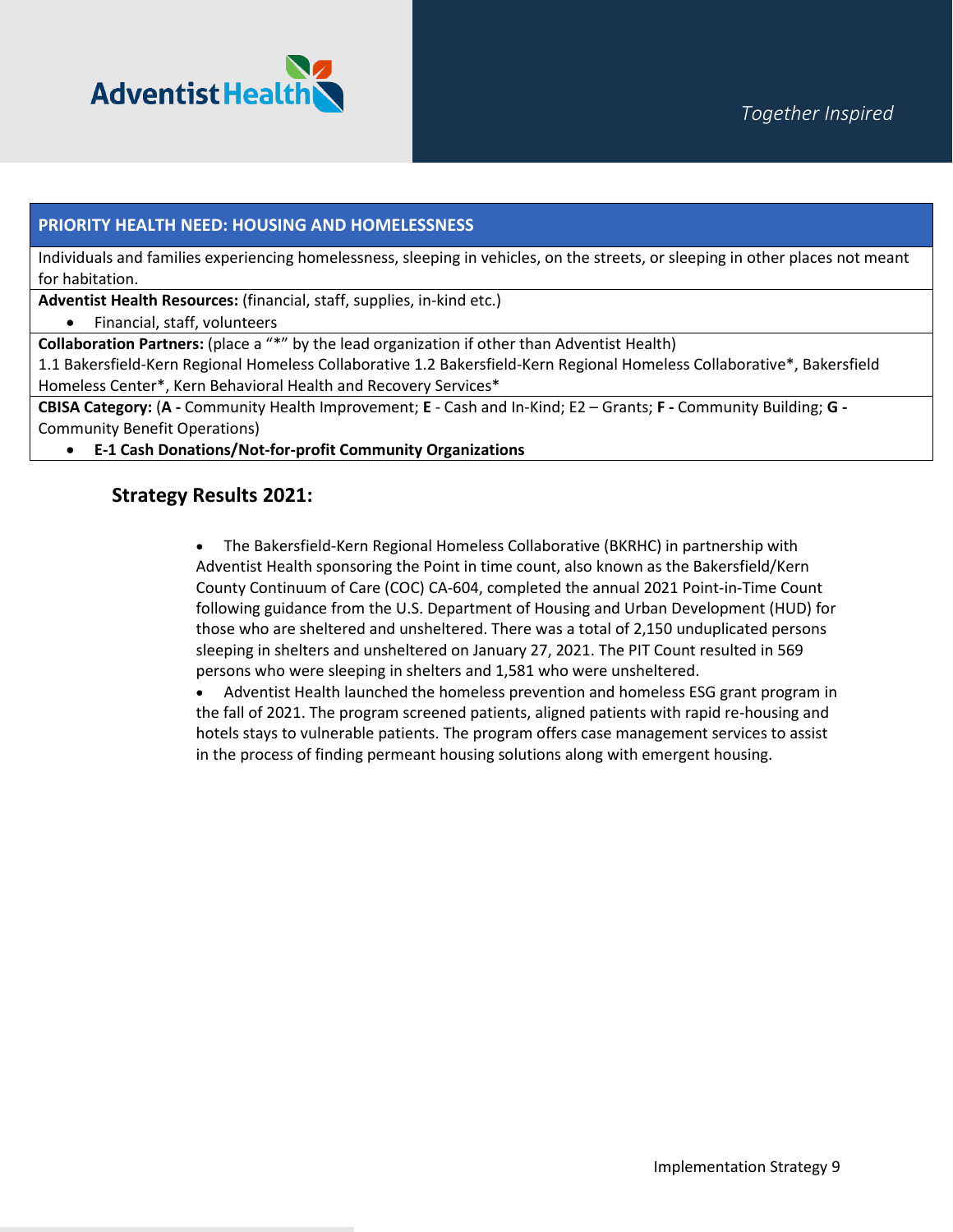



#### **PRIORITY HEALTH NEED: ECONOMIC INSECURITY**

#### **GOAL STATEMENT: IMPROVE THE ECONOMIC SECURITY OF THE COUNTY, IMPROVE THE SOCIAL AND PHYSCIAL WELL-BEING OF ITS RESIDENTS BY DECREASING BARRIERS TO EMPLOYMENT.**

**Mission Alignment: (Well-being of People; Well-being of Places; Equity)** Well-being of Places, Equity

**Strategy: Partner in the community to address employment barriers for homeless and those recently released from incarceration.** 

| Programs/<br><b>Activities</b>                                                                                                                                                                                                                 | <b>Process</b><br><b>Measures</b>                                     | <b>Results:</b><br>Year 1     | <b>Short Term</b><br><b>Outcomes</b>                                                  | <b>Results:</b><br>Year 2        | <b>Medium Term</b><br><b>Outcomes</b>                              | <b>Results:</b><br>Year <sub>3</sub> |
|------------------------------------------------------------------------------------------------------------------------------------------------------------------------------------------------------------------------------------------------|-----------------------------------------------------------------------|-------------------------------|---------------------------------------------------------------------------------------|----------------------------------|--------------------------------------------------------------------|--------------------------------------|
| Activity 1.1<br>Deploy a Homeless<br>Workforce<br>Development Initiative<br>in partnership with<br>Bakersfield College,<br><b>Bakersfield Homeless</b><br>Center and the Mission<br>at Kern County and<br>employ graduates at the<br>hospital. | -# of<br>homeless<br>graduates<br>employed                            | Reduced<br>due to<br>COVID-19 | -# of program<br>graduates who<br>promote to other<br>roles or maintain<br>employment | See<br>Narrative<br><b>Below</b> | -# of program<br>graduates<br>obtained<br>employment               |                                      |
| Activity 1.2<br>Provide administrative<br>and volunteer staff for a<br>medical tattoo removal<br>program with Garden<br>Pathways to reduce<br>barriers to employment<br>for those recently<br>released from<br>incarceration                   | -# of<br>mentorship<br>participants<br>who have<br>tattoos<br>removed | 16                            | -# of mentees<br>who gain<br>employment post<br>program<br>participation              | See<br>Narrative<br><b>Below</b> | -% of mentees<br>employed 2 years<br>post program<br>participation |                                      |

**Source of Data:** 

• **Adventist Health HP, Bakersfield College, Garden Pathways Program Data, Kern Economic Development Corporation**

**Target Population(s):**

#### • **Recently Incarcerated, Homeless**

**Adventist Health Resources:** (financial, staff, supplies, in-kind etc.)

• In-Kind, Financial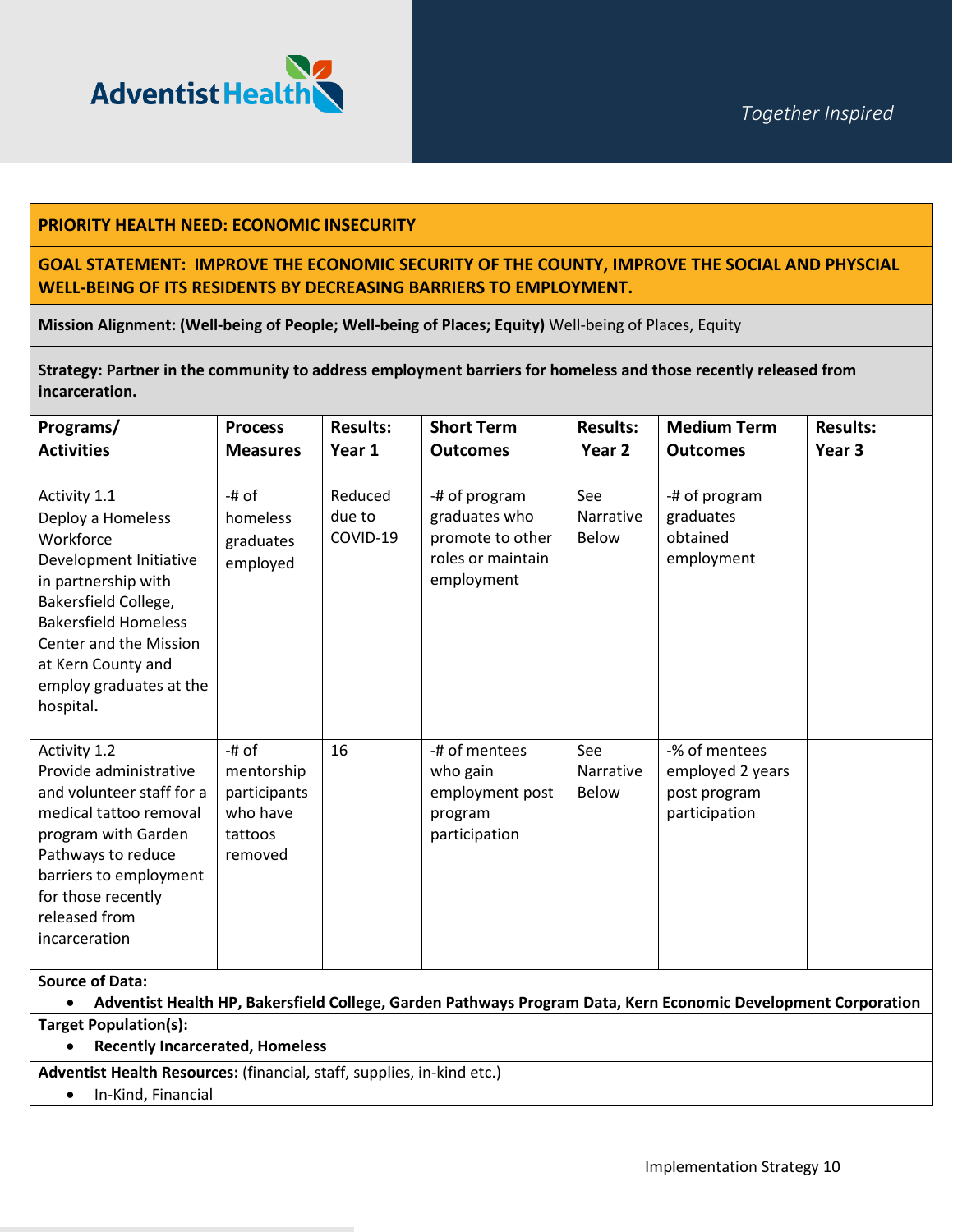

#### **PRIORITY HEALTH NEED: ECONOMIC INSECURITY**

**Collaboration Partners:** (place a "\*" by the lead organization if other than Adventist Health)

• Bakersfield College, Mission at Kern County, Bakersfield Homeless Center, 1.2 \*Garden Pathways

**CBISA Category:** (**A -** Community Health Improvement; **E** - Cash and In-Kind; **F -** Community Building; **G -** Community Benefit Operations)

• **F8-Workforce Development**

## **Strategy Results 2021:**

- Adventist Health partnered with Garden Pathways to align recently released inmates to job retraining programs. This will reduce the unemployment numbers of inmates released.
- Over 150 were seen in the tattoo removal program to remove employment barriers and sigmatisms around tattoos.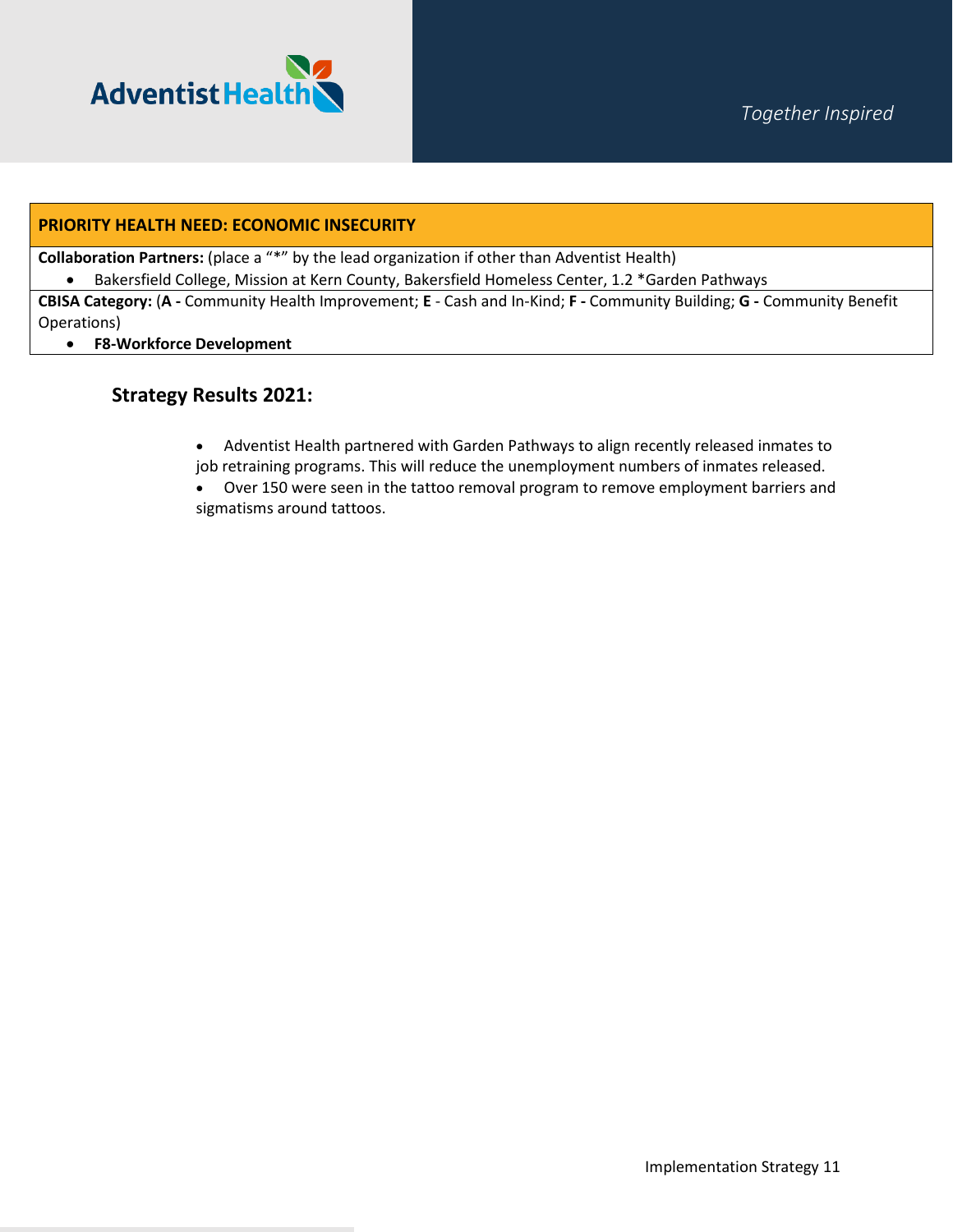

#### **PRIORITY HEALTH NEED: CHRONIC DISEASES**

#### **GOAL STATEMENT: REDUCE THE IMPACT OF CHRONIC DISEASES, INCREASE PREVENTION AND AWARENESS**

**Mission Alignment: (Well-being of People; Well-being of Places; Equity)** Well-being of people

**Strategy: Target education and screening activities to high-risk zip codes.** 

**Strategy 1.1: Provide screening for cholesterol, blood glucose, BMI, blood pressure at various health fairs, including the American Heart Association Community Block Party**

**Strategy 1.2: Provide cancer-related screenings and preventative practice information at a variety of health fairs and community events.**

| Programs/<br><b>Activities</b>                                                                                                                                                                                               | <b>Process Measures</b>                                                                            | <b>Results:</b><br>Year 1                                                                                                                                          | <b>Short Term</b><br><b>Outcomes</b>                                                   | <b>Results:</b><br>Year 2 | <b>Medium Term</b><br><b>Outcomes</b>                                                                    | <b>Results:</b><br>Year <sub>3</sub> |
|------------------------------------------------------------------------------------------------------------------------------------------------------------------------------------------------------------------------------|----------------------------------------------------------------------------------------------------|--------------------------------------------------------------------------------------------------------------------------------------------------------------------|----------------------------------------------------------------------------------------|---------------------------|----------------------------------------------------------------------------------------------------------|--------------------------------------|
| Activity 1.1<br>Provide<br>screening for<br>cholesterol,<br>blood glucose,<br>BMI, blood<br>pressure at<br>various health<br>fairs, including<br>the American<br><b>Heart Association</b><br><b>Community Block</b><br>Party | -# of people<br>screened at<br>community events<br>-# of people<br>referred for follow-<br>up care | <b>Diabetes</b><br>and heart<br>disease<br>education<br>was<br>provided to<br>approx.<br>10,600+<br>individuals.                                                   | -Raise<br>awareness of<br>heart<br>disease/strok<br>e in critical<br>zip codes.        | See Narrative<br>Below.   | -Increase the<br>number of people<br>in critical zip codes<br>who know their<br>heart health<br>numbers. |                                      |
| Activity 1.2<br>Provide cancer-<br>related<br>screenings and<br>preventative<br>practice<br>information at a<br>variety of health<br>fairs and<br>community<br>events                                                        | -# of people<br>screened at<br>community events<br>-# of people<br>referred for follow-<br>up care | Cancer<br>education<br>was<br>provided to<br>over 20,000<br>people. At<br>least 26<br>received<br>screenings.<br><b>Numbers</b><br>are reduced<br>due to<br>COVID. | -Raise<br>awareness of<br>cancer and<br>its<br>prevention in<br>critical zip<br>codes. | See Narrative<br>Below.   | -Increase the<br>number of people<br>who receive PAP<br>smear, FIT test kit<br>in critical zip<br>codes. |                                      |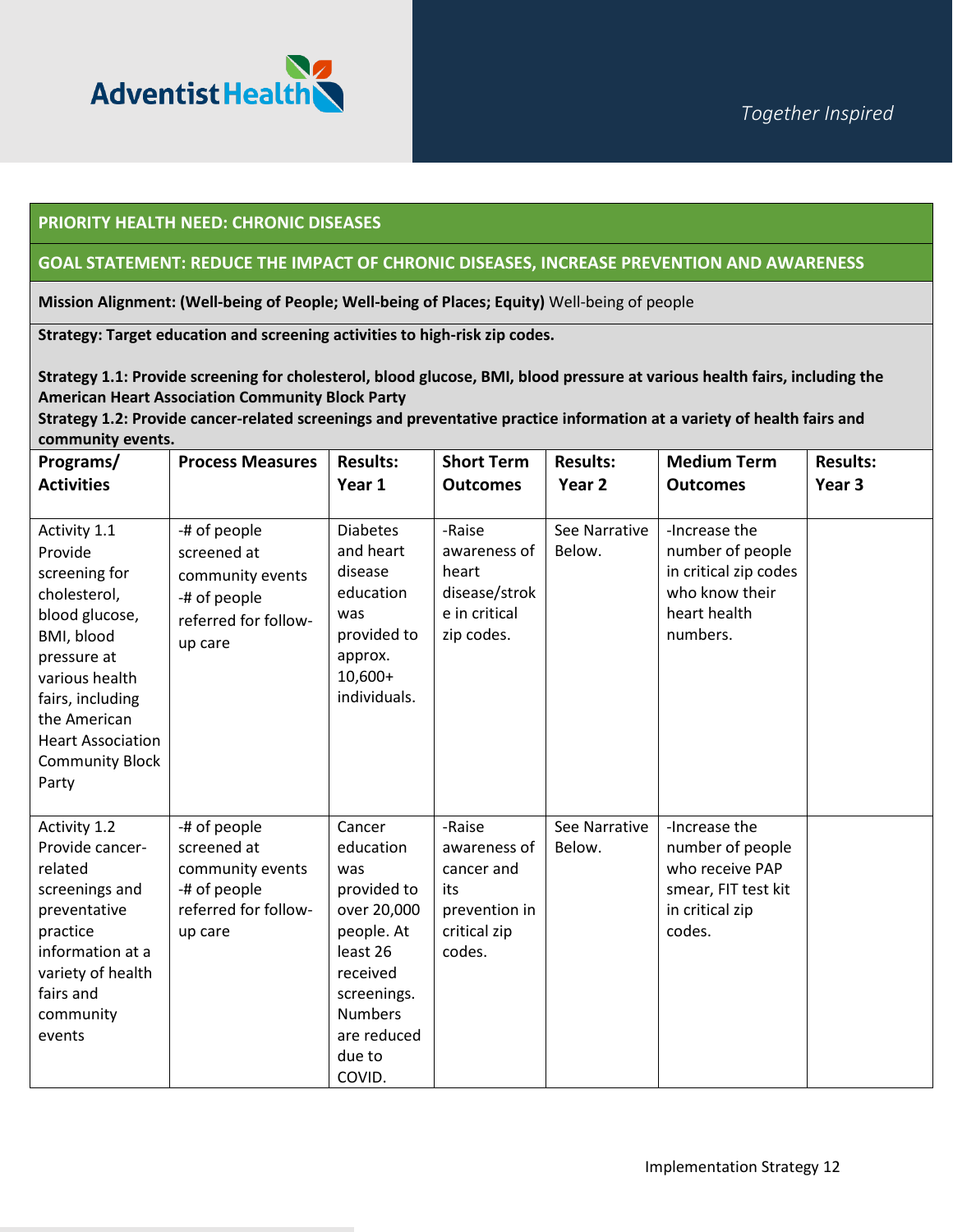

| <b>PRIORITY HEALTH NEED: CHRONIC DISEASES</b> |  |  |  |  |  |  |  |
|-----------------------------------------------|--|--|--|--|--|--|--|
|                                               |  |  |  |  |  |  |  |
|                                               |  |  |  |  |  |  |  |
|                                               |  |  |  |  |  |  |  |
|                                               |  |  |  |  |  |  |  |
|                                               |  |  |  |  |  |  |  |
|                                               |  |  |  |  |  |  |  |
|                                               |  |  |  |  |  |  |  |
|                                               |  |  |  |  |  |  |  |
|                                               |  |  |  |  |  |  |  |
|                                               |  |  |  |  |  |  |  |
|                                               |  |  |  |  |  |  |  |
|                                               |  |  |  |  |  |  |  |

**Source of Data:** 

• **American Heart Association, AIS Cancer Center, County of Kern Public Health Department**

**Target Population(s):**

• **Rural zip codes, Zip codes with abnormally high rates of heart disease or cancer**

**Adventist Health Resources:** (financial, staff, supplies, in-kind etc.)

• Financial, supplies, in-kind

**Collaboration Partners:** (place a "\*" by the lead organization if other than Adventist Health)

• American Heart Association, American Cancer Society, Sikh Women's Association

**CBISA Category:** (**A -** Community Health Improvement; **E** - Cash and In-Kind; **F -** Community Building; **G -** Community Benefit Operations)

**A2-Community Based Clinical Services**

#### **Strategy Results 2021:**

1.1 Diabetes and heart disease education was provided to over 15,000 through virtual events such as the Go Red- American Heart Association.

1.2 Through our cancer-related screenings, preventative practice education over 5,000 people who joined approved outreach events were educated on the importance of early detection and well-being. Overall attendance was reduced due to limited capacity and COVID-19 restrictions. 1.3 A focused event was held and provided breast cancer screening for Punjabi women. In return a three women were diagnosed with lumps and would not have sought out care outside their community. Additionally, colon cancer screening were held to identify early stages of colon cancer.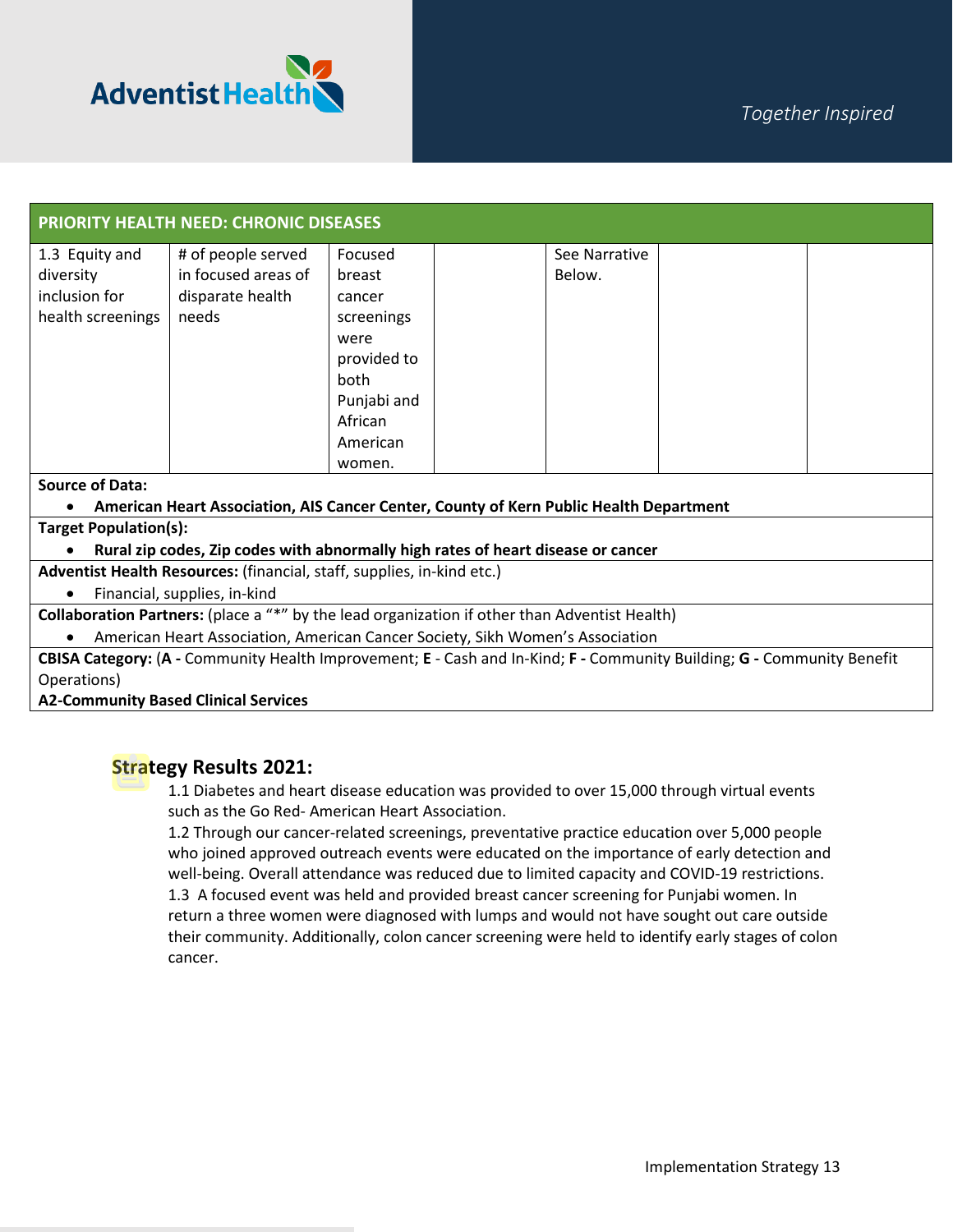

#### **PRIORITY HEALTH NEED: FOOD INSECURITY**

#### **GOAL STATEMENT: REDUCE SURPLUS FOOD WASTE AND IMPROVE DISTRIBUTION TO THOSE IN NEED**

**Mission Alignment: (Well-being of People; Well-being of Places; Equity)** Well-being of people

**Strategy 1.1: Partner with Waste Hunger Not Food program to take edible, surplus food to distribute to those in need**

| Programs/                                                                                                                                                                                                              | <b>Process</b>                                                                                                                           | <b>Results:</b>                                                                                                               | <b>Short Term</b>                                                                                                                                              | <b>Results:</b>                  | <b>Medium Term</b>                                                                                     | <b>Results:</b>   |  |
|------------------------------------------------------------------------------------------------------------------------------------------------------------------------------------------------------------------------|------------------------------------------------------------------------------------------------------------------------------------------|-------------------------------------------------------------------------------------------------------------------------------|----------------------------------------------------------------------------------------------------------------------------------------------------------------|----------------------------------|--------------------------------------------------------------------------------------------------------|-------------------|--|
| <b>Activities</b>                                                                                                                                                                                                      | <b>Measures</b>                                                                                                                          | Year 1                                                                                                                        | <b>Outcomes</b>                                                                                                                                                | Year <sub>2</sub>                | <b>Outcomes</b>                                                                                        | Year <sub>3</sub> |  |
|                                                                                                                                                                                                                        |                                                                                                                                          |                                                                                                                               |                                                                                                                                                                |                                  |                                                                                                        |                   |  |
| <b>Activity 1.1</b><br>Partner with Kern<br><b>Public Health</b><br>'Waste Hunger<br>Not Food' to<br>recover leftover<br>hospital café<br>food and<br>transport/redirec<br>t to local<br>churches for<br>distribution. | -# of people<br>served by<br>program<br>-# of lbs. of food<br>recovered from<br>hospital<br>-#of church<br>partners<br>distributing food | AHBD donated<br>3,900 pounds<br>of food<br>resulting in<br>3,245 meals for<br>people who are<br>vulnerable in<br>Kern County. | -Raise<br>awareness of<br>food insecurity<br>in the<br>community<br>-Create<br>workflow and<br>knowledge plan<br>to successfully<br>donate food to<br>program. | See<br>Narrative<br><b>Below</b> | - Expansion of<br>program to other<br><b>Adventist Health</b><br>market<br>hospitals/service<br>areas. |                   |  |
| <b>Activity 1.2</b><br>Community<br>Garden in<br>partnership with<br>edible schoolyard<br>Kern County and<br><b>CSUB</b>                                                                                               |                                                                                                                                          | Delayed due to<br>COVID-19                                                                                                    |                                                                                                                                                                | See<br>Narrative<br><b>Below</b> |                                                                                                        |                   |  |
| <b>Source of Data:</b>                                                                                                                                                                                                 |                                                                                                                                          |                                                                                                                               |                                                                                                                                                                |                                  |                                                                                                        |                   |  |
| Kern County Public Health-                                                                                                                                                                                             |                                                                                                                                          |                                                                                                                               |                                                                                                                                                                |                                  |                                                                                                        |                   |  |
| <b>Target Population(s):</b><br>Food insecure families, adults                                                                                                                                                         |                                                                                                                                          |                                                                                                                               |                                                                                                                                                                |                                  |                                                                                                        |                   |  |
| Adventist Health Resources: (financial, staff, supplies, in-kind etc.)                                                                                                                                                 |                                                                                                                                          |                                                                                                                               |                                                                                                                                                                |                                  |                                                                                                        |                   |  |
| In-kind - Adventist Health Bakersfield Nutrition Services gifted 3,894 pounds of food to Waste Hunger Not Food. This<br>equates to 3,245 meals.                                                                        |                                                                                                                                          |                                                                                                                               |                                                                                                                                                                |                                  |                                                                                                        |                   |  |
| Collaboration Partners: (place a "*" by the lead organization if other than Adventist Health)                                                                                                                          |                                                                                                                                          |                                                                                                                               |                                                                                                                                                                |                                  |                                                                                                        |                   |  |
| *Kern County Public Health, City Serve Kern County                                                                                                                                                                     |                                                                                                                                          |                                                                                                                               |                                                                                                                                                                |                                  |                                                                                                        |                   |  |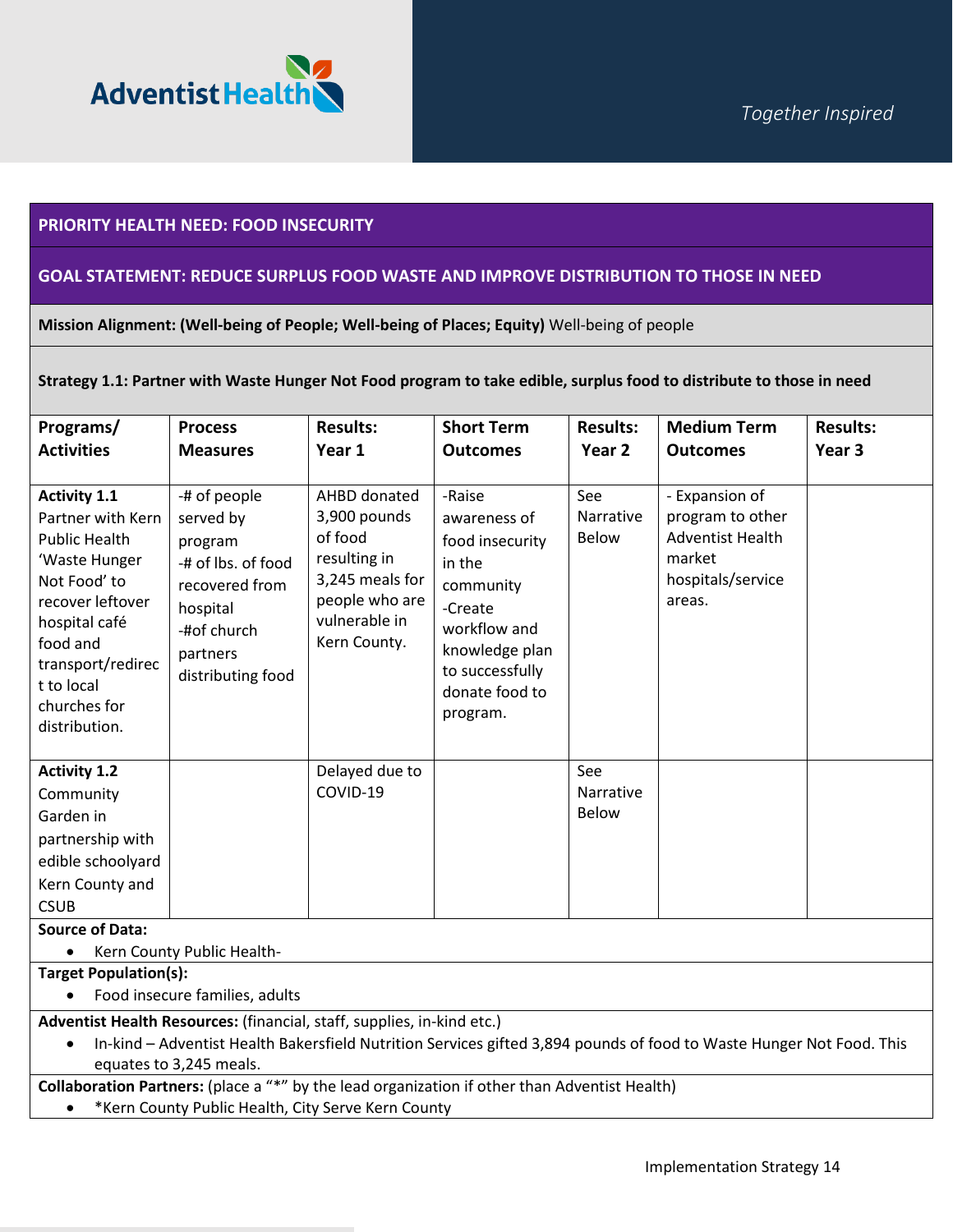

#### **PRIORITY HEALTH NEED: FOOD INSECURITY**

**CBISA Category:** (**A -** Community Health Improvement; **E** - Cash and In-Kind; **F -** Community Building; **G -** Community Benefit Operations)

• E3-In-kind Donations

## **Strategy/Narrative Results 2021:**

- **1.1**Food from the hospital café was donated to the Kern County Public Health's program wasting hunger not food. Over 3,000 people were served through the donated food.
- **1.2**AHBD financially supported the created of the editable school community garden at California State University Bakersfield campus. The garden provides food to students on campus to reduce the hunger and burden of food insecurity. The study of students found 40% of the CSUB student on campus were food insecure at least once within the past year. Last year the garden had a yield of 3,000 pounds of free fresh fruit and vegetables for the students on campus. The healthier food options also reduce the health risks of high fat and sodium enriched foods commonly found in a college student's diet. Additionally, the Bakersfield City College launched a community garden sponosored by Adventist Health to feed students at risk of food insecurity. The garden is going to produce enough healthy food options to prepare of 2,500 meals.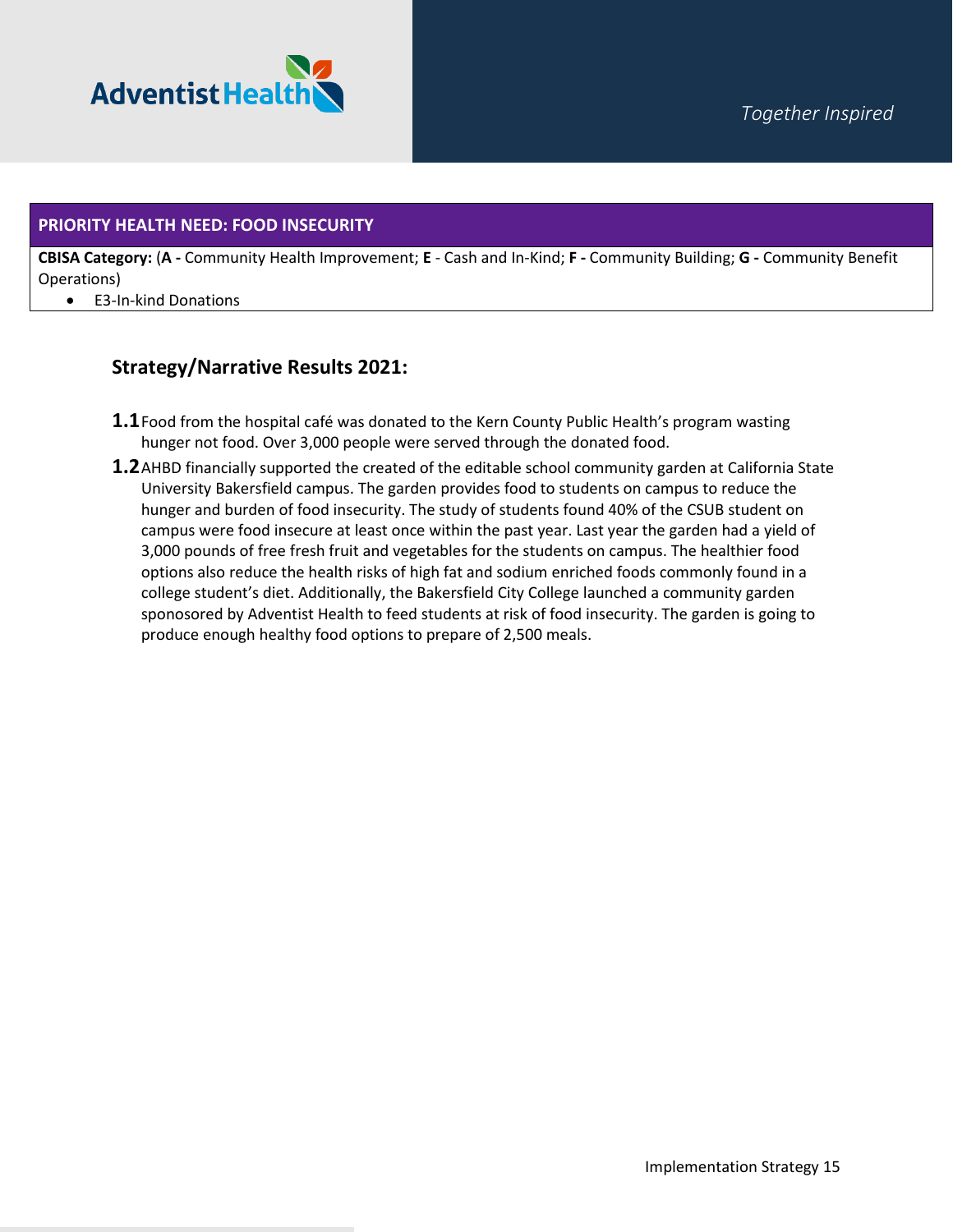

#### **PRIORITY HEALTH NEED: PREVENTATIVE PRACTICES**

#### **GOAL STATEMENT: REDUCE THE RATE OF UNVACCINATED AND UNDERVACCINATED KIDS AGES 0-5 AND DECREASE THE RISK FOR OUTBREAKS OF VACCINE-PREVENTABLE DISEASES.**

**Mission Alignment: (Well-being of People; Well-being of Places; Equity)** Well-Being of People

**Strategy 1: Utilize grant funding to provide free flu and childhood immunizations to Kern County residents through a specially equipped mobile unit.**

| Programs/                                                         | <b>Process</b>                                                                    | <b>Results:</b>                                                                              | <b>Short Term</b>                                                                          | <b>Results:</b>               | <b>Medium Term</b>                                                                     | <b>Results:</b>   |
|-------------------------------------------------------------------|-----------------------------------------------------------------------------------|----------------------------------------------------------------------------------------------|--------------------------------------------------------------------------------------------|-------------------------------|----------------------------------------------------------------------------------------|-------------------|
| <b>Activities</b>                                                 | <b>Measures</b>                                                                   | Year 1                                                                                       | <b>Outcomes</b>                                                                            | Year 2                        | <b>Outcomes</b>                                                                        | Year <sub>3</sub> |
| Activity 1.1<br>Mobile<br><i>Immunization</i><br>Van              | -# of kids, ages<br>0-5 immunized<br>each year.<br>-# of vaccines<br>administered | Over 14,000<br>immunizationsf<br>or children,<br>and $424$<br>immunizations<br>for adults    | -Raise<br>awareness of<br>the importance<br>of childhood<br>vaccinations and<br>flu shots. | See Narrative<br><b>Below</b> | -Increase<br>percentage of<br>kids who are<br>vaccinated at<br>area schools to<br>96%. |                   |
| Activity 1.2<br>Mobile<br><b>Immunization</b><br>Van COVID adults | -# of vaccines<br>administered                                                    | Mobile COVID<br>vaccine<br>program was<br>developed and<br>is expected to<br>launch in 2021. |                                                                                            | See Narrative<br>Below        |                                                                                        |                   |

#### **Source of Data:**

• Children's Mobile Immunization Program, County of Kern Public Health

#### **Target Population(s):**

• Children, especially those ages 0-5. Adults

**Adventist Health Resources:** (financial, staff, supplies, in-kind etc.)

• Financial, supplies, in-kind, staff support

**Collaboration Partners:** (place a "\*" by the lead organization if other than Adventist Health)

• County of Kern, State of California, First 5 Kern, CAPK

**CBISA Category:** (**A -** Community Health Improvement; **E** - Cash and In-Kind; **F -** Community Building; **G -** Community Benefit Operations)

• **A2-Community Based Clinical Services**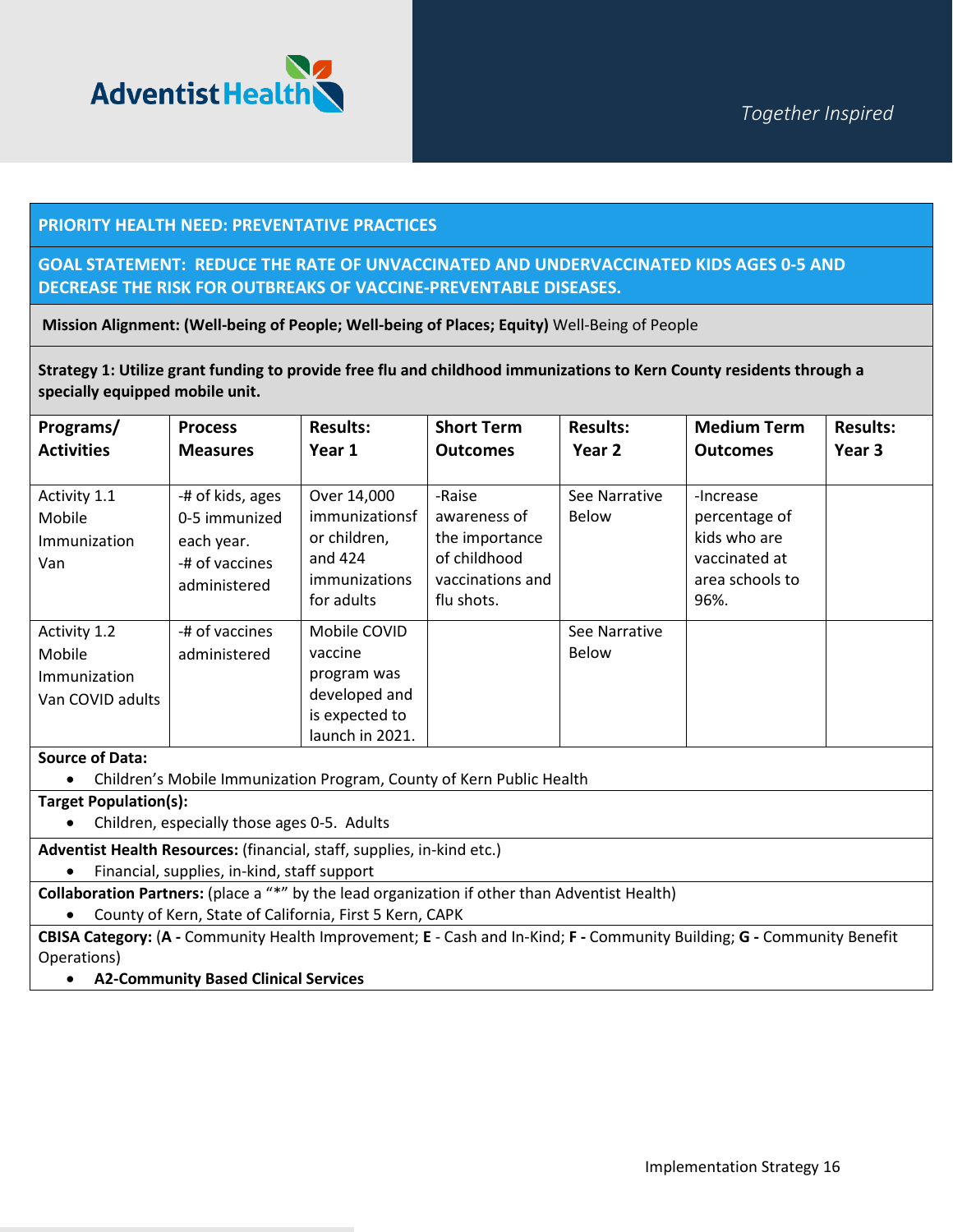



## **Strategy/Narrative Results 2021:**

1.1 Over 2,300 children immunizations were provided free of charge to the community through the immunizations mobile program.

1.2 A mobile COVID vaccine was given an award by Kern County Public Health for providing over 10,000 shots through the mobile unit. The mobile unit went to areas of the city with ethnic disparities and a lack of access to healthcare.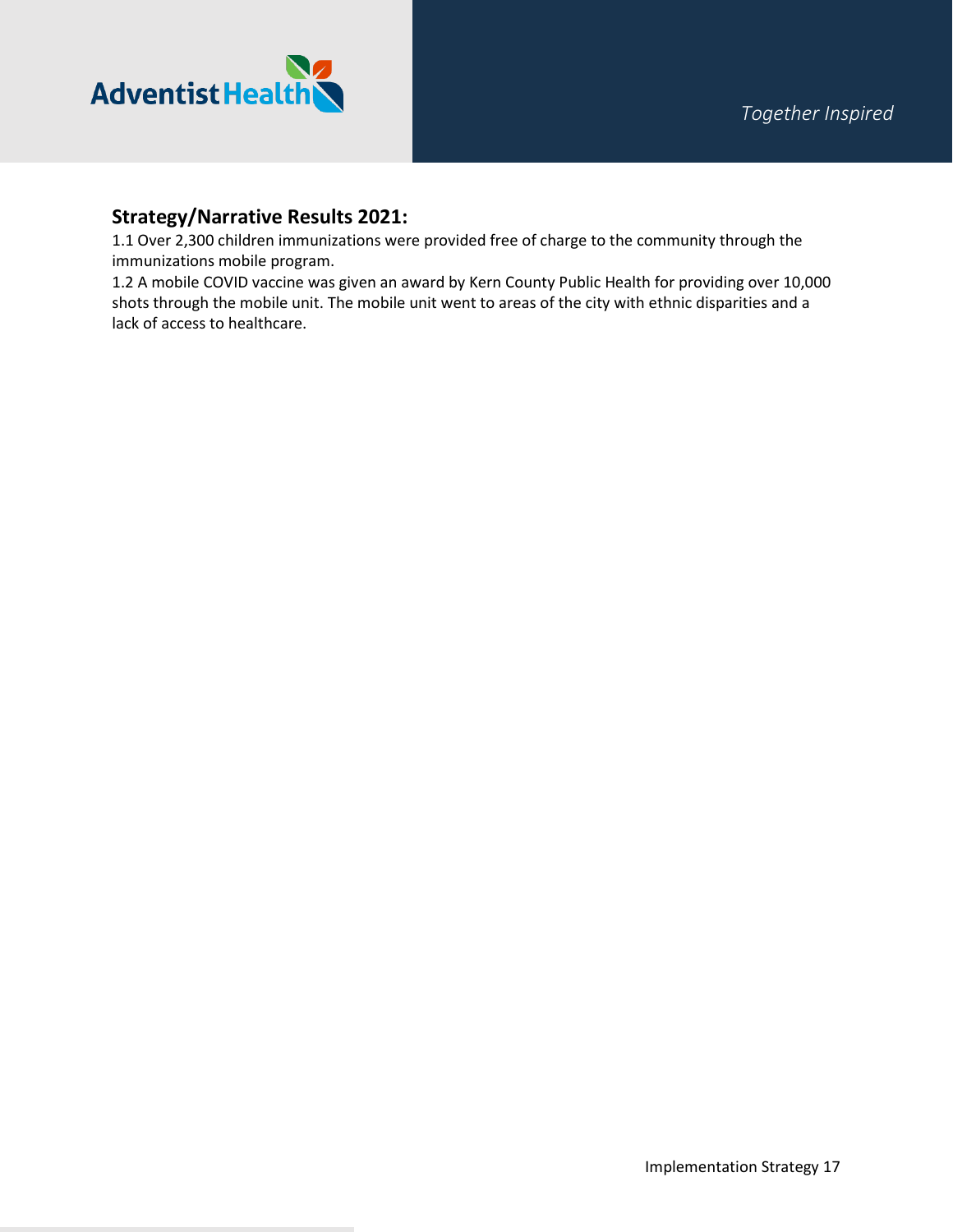

#### **PRIORITY HEALTH NEED: OVERWEIGHT AND OBESITY**

## **GOAL STATEMENT: USE THE MOBILE KITCHEN CONCEPT TO ADDRESS DIABETES AND ADOLESCENT OBESITY BY TRANSFERRING PREVENTATIVE KNOWLEDGE AND PROVIDING FARM-TO-TABLE EXPERIENCES THAT WILL INCREASE STUDENT FAMILIARITY, RECOGNITION, AND TASTING OF FRUITS AND VEGETABLES.**

**Mission Alignment: (Well-being of People; Well-being of Places; Equity)** Well-being of people

**Strategy 1: Utilize the mobile kitchen unit to provide a unique hands-on experience to 800 students at 8 locations during the first year with opportunities in year 2 to expand outreach to other Boys and Girls Club sites.**

| Programs/         | <b>Process Measures</b>                  | <b>Results:</b>           | <b>Short Term</b>                                                                                                          | <b>Results:</b> | <b>Medium Term</b>                                                                                                                                   | <b>Results:</b> |
|-------------------|------------------------------------------|---------------------------|----------------------------------------------------------------------------------------------------------------------------|-----------------|------------------------------------------------------------------------------------------------------------------------------------------------------|-----------------|
| <b>Activities</b> |                                          | Year 1                    | <b>Outcomes</b>                                                                                                            | Year 2          | <b>Outcomes</b>                                                                                                                                      | Year 3          |
| Activity 1.1      | -# events attended<br>-# students served | See<br>narrative<br>below | - Change in<br>attitude towards<br>healthy foods and<br>food identification<br>as identified in<br>post-program<br>survey. |                 | -Incremental<br>increase in program<br>participation by 30<br>percent.<br>-Expansion of<br>program to two<br>new<br>schools/centers<br>over 2 years. |                 |

#### **Source of Data:**

- **Grimm Family Education Foundation, County of Kern Public Health**
- **Target Population(s):**
- **Children, ages 5-17**

**Adventist Health Resources:** (financial, staff, supplies, in-kind etc.)

• Financial, staff

**Collaboration Partners:** (place a "\*" by the lead organization if other than Adventist Health)

• \*Grimm Family Education Foundation, Boys and Girls Club of Kern County, local school districts, Kaiser Permanente Kern County

**CBISA Category:** (**A -** Community Health Improvement; **E** - Cash and In-Kind; **F -** Community Building; **G -** Community Benefit Operations)

• **A1-Community Health Education** 

### **Strategy/Narrative Results 2021:**

• In conjunction with our food insecurity priority, AHBD continutes to build collaborations and opportunities to address our overweight and obesity priority area. Due to COVID-19, activities were limited and reduced . It is our hope that program opportunities will reactivate and increase in 2022.